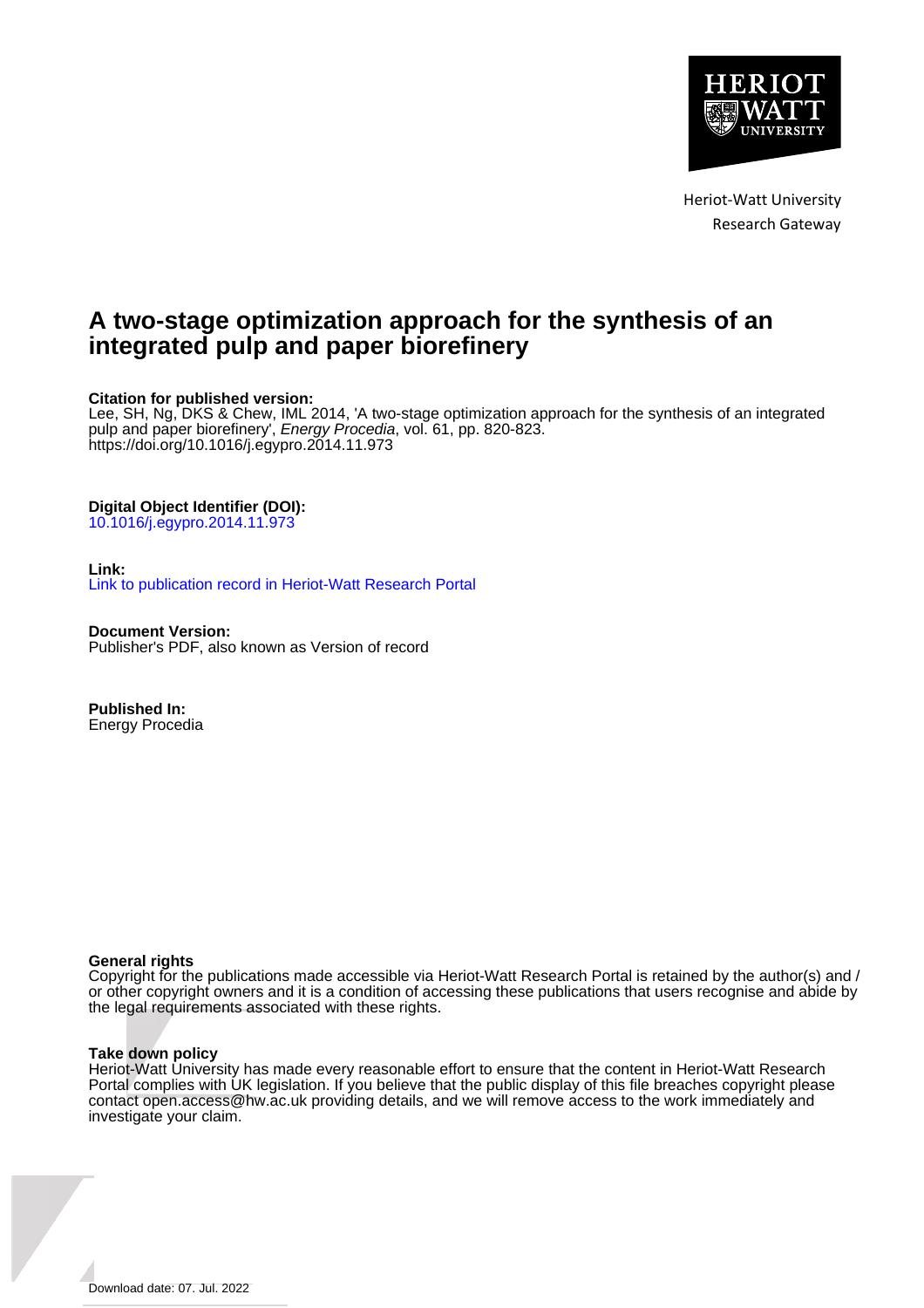



Available online at www.sciencedirect.com



Energy Procedia 61 (2014) 820 - 823



## The 6<sup>th</sup> International Conference on Applied Energy – ICAE2014

# A two-stage optimization approach for the synthesis of an integrated pulp and paper biorefinery

S. H. Lee<sup>a</sup>, Denny K. S. Ng<sup>b</sup>, I. M. L. Chew<sup>a,\*</sup>

*a School of Engineering, Monash University Malaysia, Jalan Lagoon Selatan, Bandar Sunway, 46150, Selangor, Malaysia. b Department of Chemical and Environmental Engineering/Centre of Excellence for Green Technologies, The University of Nottingham, Malaysia Campus, Broga Road, 43500, Semenyih, Selangor, Malaysia.* 

#### **Abstract**

Pulp and paper mills (PPMs) generate large amount of wastewater with high chemical oxygen demand (COD) concentration. Recently, anaerobic digestion receives much attention for the treatment of PPM wastewater. Through anaerobic digestion treatment, biogas can be generated and converted to bioenergy via combined heat and power (CHP). However, there are limited studies on the systematic allocation of bioenergy from CHP to wastewater treatment (WWT) and PPM to form an integrated pulp and paper biorefinery (IPPB). Therefore, the current work explores the potential of energy integration in an IPPB through a two-stage optimization approach. In the first stage, an optimal cost effective WWT for the treatment of PPM wastewater is synthesized. Next, the generated biogas from WWT is converted into four different forms of bioenergy. The detail allocation of the generated bioenergy is then determined in the second stage optimization. A case study is solved to illustrate the proposed approach.

(http://creativecommons.org/licenses/by-nc-nd/3.0/). Peer-review under responsibility of the Organizing Committee of ICAE2014 © 2014 The Authors. Published by Elsevier Ltd. This is an open access article under the CC BY-NC-ND license

Pulp and paper; anaerobic digestion; wastewater treatment; combined heat and power; pathway optimization.

#### **1. Introduction**

Pulp and paper mills (PPMs) generate large amount of wastewater, in the range of 60-90 m<sup>3</sup>/ton of pulp produced [1]. Thus, wastewater treatment (WWT) has been an integral part of pulp and paper production to ensure the treated wastewater complies with the regulated discharge policies. Various treatment systems are available, ranging from aerobic systems to anaerobic systems and combined anaerobic-

<sup>\*</sup> Corresponding author. Tel.: +603-55146231

*E-mail address:* irene.chew@monash.edu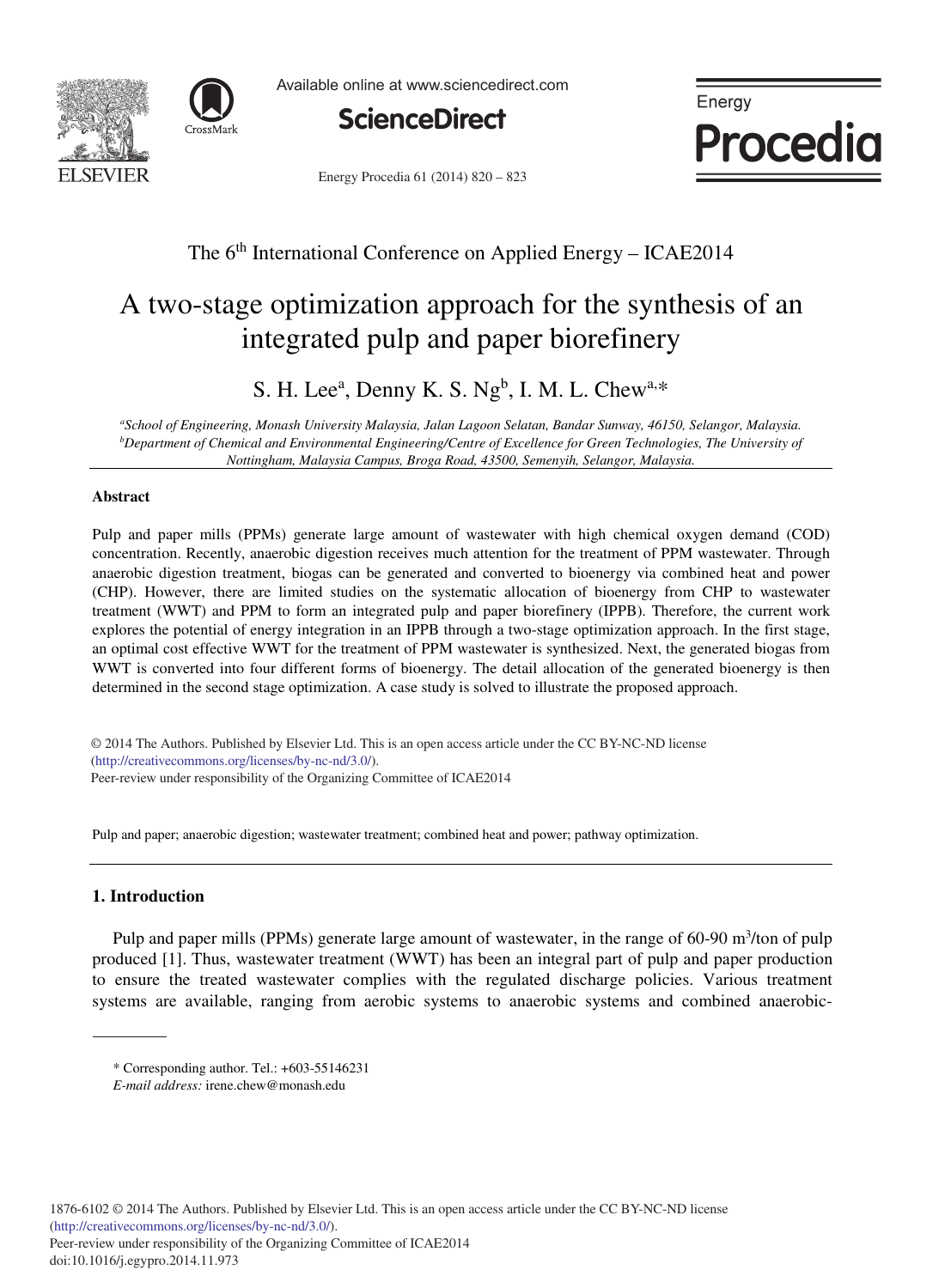aerobic systems. Note that all these treatment systems have high organic removal efficiency [2]. However, anaerobic systems have an additional advantage as biogas can be recovered from the treated wastewater [3]. The generated biogas can be utilized to produce bioenergy via gas combustion engine and gas boiler in a combined heat and power (CHP) plant or upgraded to biomethane [4, 5]. The generated bioenergy can then be used to supplement the energy demands in WWT and PPM.

In this work, potential for energy integration in an integrated pulp and paper biorefinery (IPPB) which consists of CHP, WWT and PPM is explored through a two-stage optimization approach. Based on the proposed approach, the first stage optimization involves the synthesis of an optimal cost effective WWT system. The generated biogas is then sent to CHP to be converted into four different forms of bioenergy. The bioenergy considered include high pressure, medium pressure and low pressure steams as well as power. The second stage optimization will address the detail allocation of bioenergy in an IPPB.

#### **2. Problem Statement**

The problem definition of an IPPB can be stated as follow: Wastewater,  $i \in I$  generated from pulp and paper mill (PPM) is sent to wastewater treatment plant (WWT). In WWT, wastewater is treated with different treatment systems,  $j \in J$ . Through the treatment system, biogas is generated. The generated biogas can be used to produce primary energy,  $e \in E$  via pathways  $c \in C$  (i.e., gas engine or gas boiler). Then, primary energy can be further converted to secondary energy,  $e' \in E'$  (i.e., steam and power) via pathways  $c' \in C'$  (steam turbine).

#### **3. Model Formulation**

#### *3.1. Wastewater Treatment Plant (WWT)*

As mentioned previously, a cost effective WWT system is synthesized in the first stage of optimization. Thus, the optimization objective for the synthesis of WWT is given as minimize total annualized costs (TAC) of WWT. Due to the page limitation, readers can refer to the work by Leong [6] for detailed formulation of WWT systems.

#### *3.2. Combined Heat and Power Plant (CHP)*

In CHP, biogas produced at  $M<sup>BGT</sup>$  from WWT is split into the potential pathway *c* at a flowrate of  $M<sup>BGS</sup><sub>c</sub>$ .  $M<sup>BGT</sup> = \sum C(M<sup>BGS</sup>)$  (1)

Primary energy is then generated at  $E^{PE}_{ce}$  from pathway *c* given a conversion factor of  $k_{ce}$ . The total production rate of primary energy *e* at *E*GENP*e* is expressed below  $E^{PE}_{ce} = M^{BGS}_{c}$  k<sub>ce</sub>  $\forall c.e$  (2)  $E^{\text{GENP}}_e = \sum_{c}^{\infty} E^{\text{PE}}_{ce}$  (3)

Next, flowrate of *E*GENP*e* is split for the conversion to secondary energy *e'* via pathway *c'* at *E*PET*ec'*.  $E^{\text{GENP}}_e = \sum_{c'} E^{\text{PET}}_{ec'}$  (4)

Secondary energy is generated at  $E^{SE}_{c'e'}$  from pathway  $c'$  given a conversion factor of  $k_{c'e'}$ . The total production rate of secondary energy *e'* at *E*GENS*e'* from CHP can be expressed as  $E^{SE}{}_{c'e'} = \sum E^{PET}{}_{ec'} k_{c'e'}$  (5)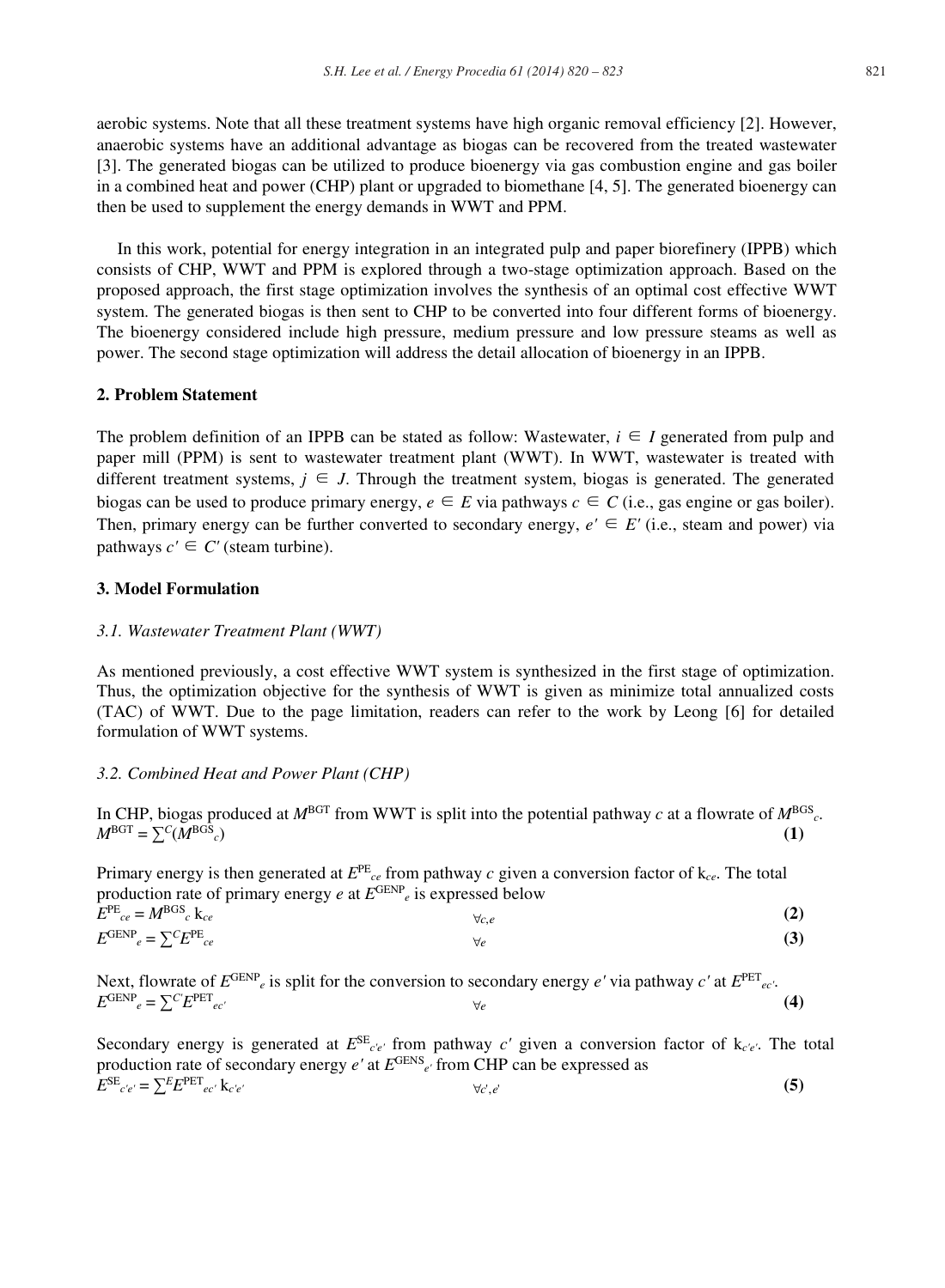$E^{\text{GENS}}_{e'} = \sum_{c'} E^{\text{SE}}_{c'e'}$  (6)

The total energy balance of WWT can be written as  $E^{\text{WWT}}_{e'} + E^{\text{EXP}}_{e'} = E^{\text{GENS}}_{e'} + E^{\text{IMP}}_{e'}$  (7)

where  $E^{WWT}$ <sub>e'</sub>,  $E^{EXP}$ <sub>e'</sub>,  $E^{GENS}$ <sub>e'</sub> and  $E^{MP}$ <sub>e'</sub> are energy consumption of WWT, exported energy, generated secondary energy and imported energy *e'* respectively.

*3.3. Economic Analysis* 

The optimization objective is to minimize total annualized costs (TAC) of an IPPB MINIMIZE TAC= TOC + AIC **(8)**

where TOC and AIC are referred as total operational costs and annualized investment costs.

TOC is determined from the total imported energy subtracted by total exported energy and miscellaneous operational costs such as maintenance, insurance, personnel etc. as below  $\overline{TOC} = \overline{AOT}(\sum E^{EMP}e^{C^{IMP}e'} - \sum E^{EXP}e^{C^{EXP}e}) + C^{IC}(TIC)$  (9)

where AOT is the annual operating time while  $C^{IMP}_{e'}$  and  $C^{EXP}_{e'}$  represents cost of imported energy and price of exported energy respectively.  $C^{IC}$  denotes the cost parameter for miscellaneous operations while TIC is the total investment costs of the synthesized IPPB.

Meanwhile, AIC is given by Eq (10) with 
$$
a^F
$$
 denoting annualization factor.  
AIC =  $a^F(TIC)$  (10)

#### **4. Case Study**

A case study is adapted from Haandel and Lubbe [4] to illustrate the proposed approach. Three WWT systems for PPM are proposed. System 1 represents conventional aerobic system with primary settling and sludge digestion post-treatment while System 2 is a combined anaerobic-aerobic system. Next, System 3 is similar with System 2 but with an additional sludge digestion post-treatment. PPM wastewater characteristics is retrieved from Pokhrel and Viraraghavan [1]. The wastewater flow rate is given as 15000 m<sup>3</sup>/d with a COD load of 4870 mg/L. Meanwhile, the discharge limit for COD of the final treated wastewater is given as less than 350 mg/L.

#### *4.1. Integrated Pulp and Paper Biorefinery (IPPB)*

In the first stage optimization, the optimal cost effective WWT system is determined to be System 2 as seen in Table 1 (Column 2). Next, in the second stage, the optimization objective in Eq (8) is solved subjected to Eqs  $(1) - (7)$ ,  $(9) - (10)$ . The results of an optimized IPPB can be viewed in Table 1 (Column 3). Through CHP, bioenergy in the form of steam and power is generated via a gas boiler. Upon comparison of TAC from the first stage optimization (USD 3.67 million/y) with IPPB, TAC of IPPB can be reduced to USD 2.27 million/y. Besides, the power generated from CHP is sufficient to cater the power demands of WWT. In addition, medium and low pressure steam is generated from IPPB which can be supplied to PPM.